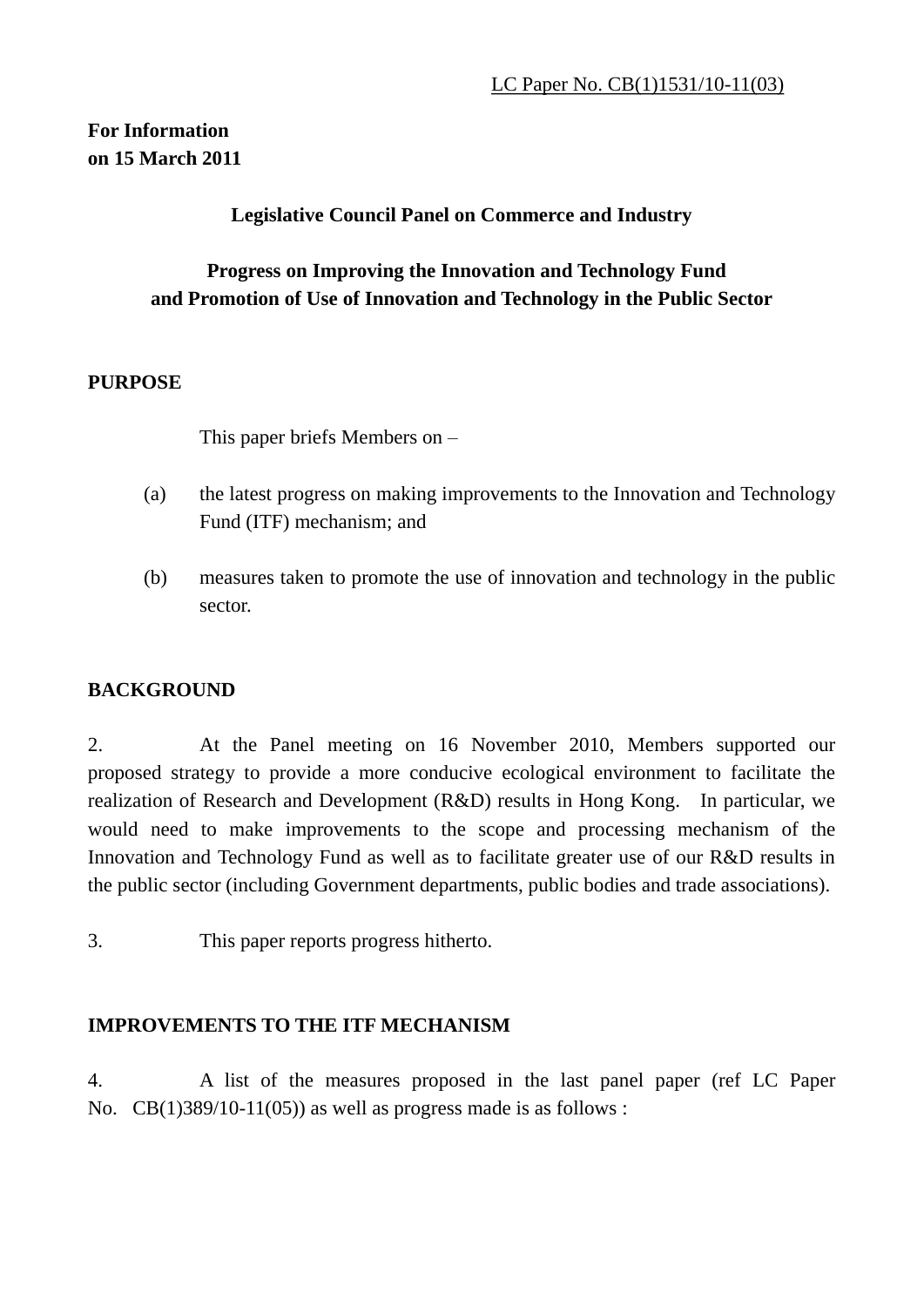| <b>Proposed Measure</b>                                                                                                                                                                                                                                                                                                                  | Progress Made                                                                                                                                                                                                                                                                                                                                                                                                |  |  |
|------------------------------------------------------------------------------------------------------------------------------------------------------------------------------------------------------------------------------------------------------------------------------------------------------------------------------------------|--------------------------------------------------------------------------------------------------------------------------------------------------------------------------------------------------------------------------------------------------------------------------------------------------------------------------------------------------------------------------------------------------------------|--|--|
| To extend the scope of ITF<br>(a)<br>funding to cover production of<br>tools/prototypes/samples<br>and<br>conducting of trial schemes in<br>the public sector.                                                                                                                                                                           | However, there are certain technical<br>In progress.<br>issues such as which party should bear the liability<br>arise in connection<br>should problems<br>with<br>the<br>prototypes / samples produced and conducting of trial<br>schemes in due course. We are seeking legal advice as<br>well as discussing with public bodies such as the<br>Hospital Authority.                                          |  |  |
| "follow-on"<br>provide<br>(b)<br>$\boldsymbol{\mathit{To}}$<br><i>funding</i> so that the applicants<br>submit a<br>bid<br>for<br>can<br><sub>a</sub><br>follow-on<br>of<br>the<br>project<br>provided that the milestones set<br>for the project have been fully<br>met (say, six months before<br>project completion).                 | Completed. Already incorporated into the ITF<br>mechanism. Before doing so, we have gauged the<br>views of stakeholders as follows :<br>the proposed new ITF form reflecting the<br>changes (as well as the guide to filling in the<br>form) was uploaded to ITC's website on<br>31 January 2011 for comment;                                                                                                |  |  |
| To extend the scope of ITF to<br>(c)<br>provide synergy and enhance<br><i>impact</i> by allowing a cluster<br>project funding approach.                                                                                                                                                                                                  | discussions<br>conducted<br>have<br>with<br>we<br>organizations/personalities in different sectors<br>(government/industry/academia/research)<br>to<br>solicit their views;                                                                                                                                                                                                                                  |  |  |
| To refine the current ITF<br>(d)<br>project vetting criteria to give<br>greater emphasis to relevant<br>factors apart from scientific /<br>technical considerations e.g.<br>existence of a holistic plan to<br>realization / commercialization,<br>relevance with Government<br>policies or in overall interest of<br>the community etc. | on 18 February 2011, we held a seminar at the<br>Charles K. Kao Auditorium at the Hong Kong<br>Science Park to explain to participants our<br>proposal to create a favourable ecological<br>environment to facilitate the realization of R&D<br>results, the ITF reform and the philosophy<br>behind it, as well as the new ITF application<br>form. The seminar was well attended with a<br>total over 300. |  |  |
| To review the existing industry<br>(e)<br><i>contribution models</i> so as to<br>encourage a higher level of<br>financial contribution where<br>possible.                                                                                                                                                                                | Upon collection of all views, we have made further<br>refinements and finalized the relevant documents.<br>On 1 March 2011, the new form as well as the guide<br>were uploaded to ITC's website. Applications are<br>invited in parallel for the next round of ITF<br>applications. For details please refer to ITF website<br>http://www.itf.gov.hk/1-eng/forms.asp                                         |  |  |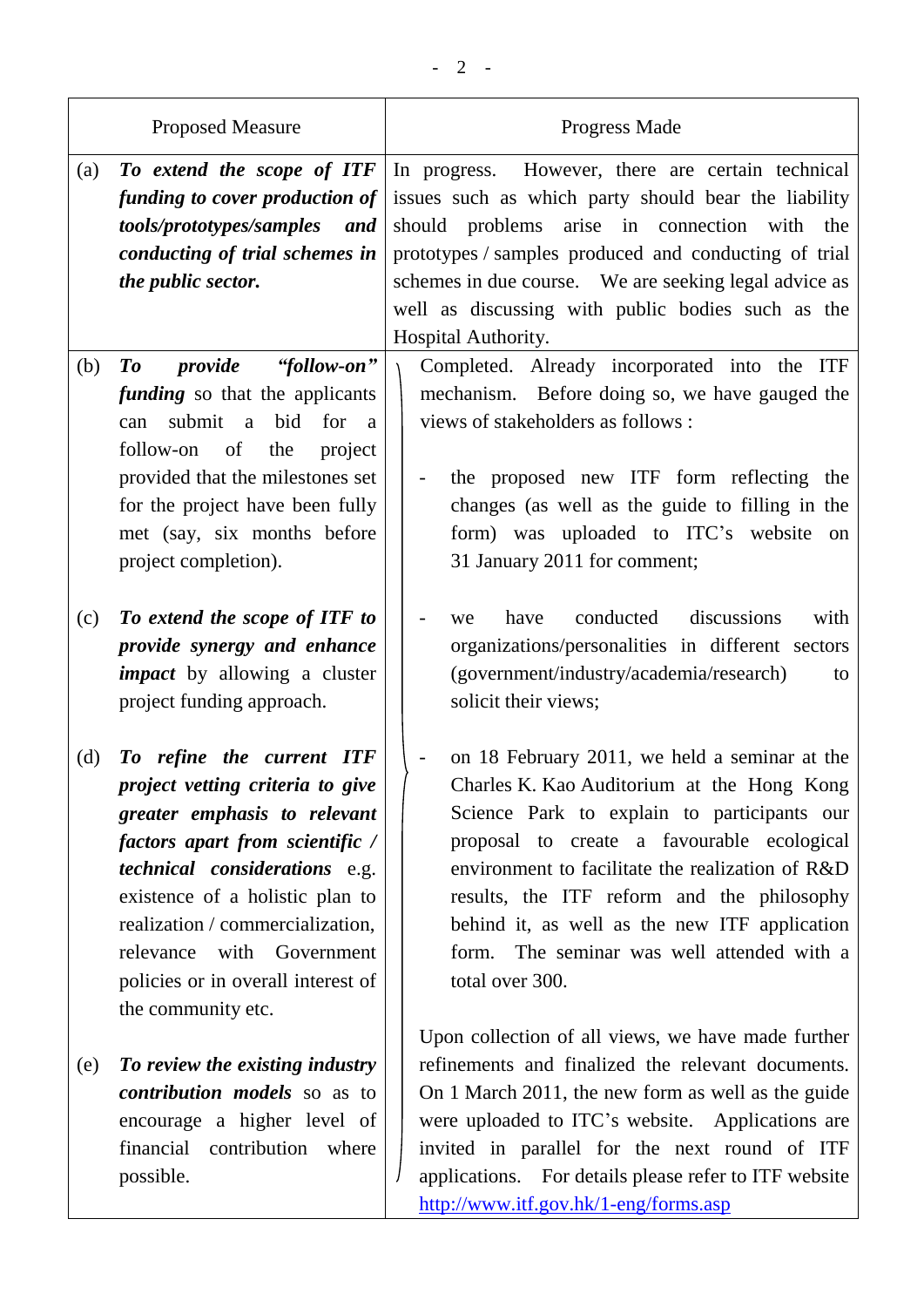| (f)<br>Review of GSP mechanism underway. The current<br>To make greater use of the   |                                                            |  |  |
|--------------------------------------------------------------------------------------|------------------------------------------------------------|--|--|
| <b>General Support Programme</b>                                                     | system will be improved to provide greater flexibility     |  |  |
| and motivate more quality applications. The proposal<br>(GSP)<br>promote<br>to<br>an |                                                            |  |  |
| innovation<br>and<br>technology                                                      | will be submitted to the General Support Programme         |  |  |
| culture in Hong Kong.<br>Vetting Committee before summer.                            |                                                            |  |  |
| To shorten the ITF process.<br>(g)                                                   | Will be incorporated under the new system. In future       |  |  |
| we aim to introduce two rounds of applications each                                  |                                                            |  |  |
| year for non-centre projects (for R&D Centres,                                       |                                                            |  |  |
| applications are received throughout the year). This                                 |                                                            |  |  |
| will improve the current situation to a large extent.                                |                                                            |  |  |
| (h)<br>To align the ITF to meet long                                                 | Already done. For instance, Partner State Key              |  |  |
| term development goals.                                                              | Laboratories (SKLs) will be given higher markings          |  |  |
|                                                                                      | under the assessment criteria 'Technical Capability';      |  |  |
|                                                                                      | testing and certification also features prominently in the |  |  |
| new ITF application form.                                                            |                                                            |  |  |
| To facilitate negotiations on<br>(i)                                                 | To tackle this complex matter, a Steering Committee on     |  |  |
| rights and sharing<br>$\bm{IP}$<br><i>to</i>                                         | Review of Intellectual Property Issues in the Innovation   |  |  |
| and Technology Sector has been formed under the<br>promote more R&D.                 |                                                            |  |  |
| chairmanship of Mr Andrew LIAO, QC.                                                  | The                                                        |  |  |
| Committee held its first meeting on 21 January 2011.                                 |                                                            |  |  |
|                                                                                      | It aims to complete the review around the end of the       |  |  |
| year.                                                                                |                                                            |  |  |

5. As mentioned above, invitation for applications for next round of ITF projects was launched on 1 March 2011 (closing on 30 April 2011). We will review the situation after the first or second round and make improvements where necessary.

# **PROMOTION OF USE OF INNOVATION AND TECHNOLOGY IN THE PUBLIC SECTOR**

6. In the past months, ITC has organized a series of networking events under different themes to promote co-operation in innovation and technology among the Government, industry, academia and research (官產學研) sectors, in particular with a view to trial use the "products" in Government departments and public bodies in due course. Examples of such events are at Annex A.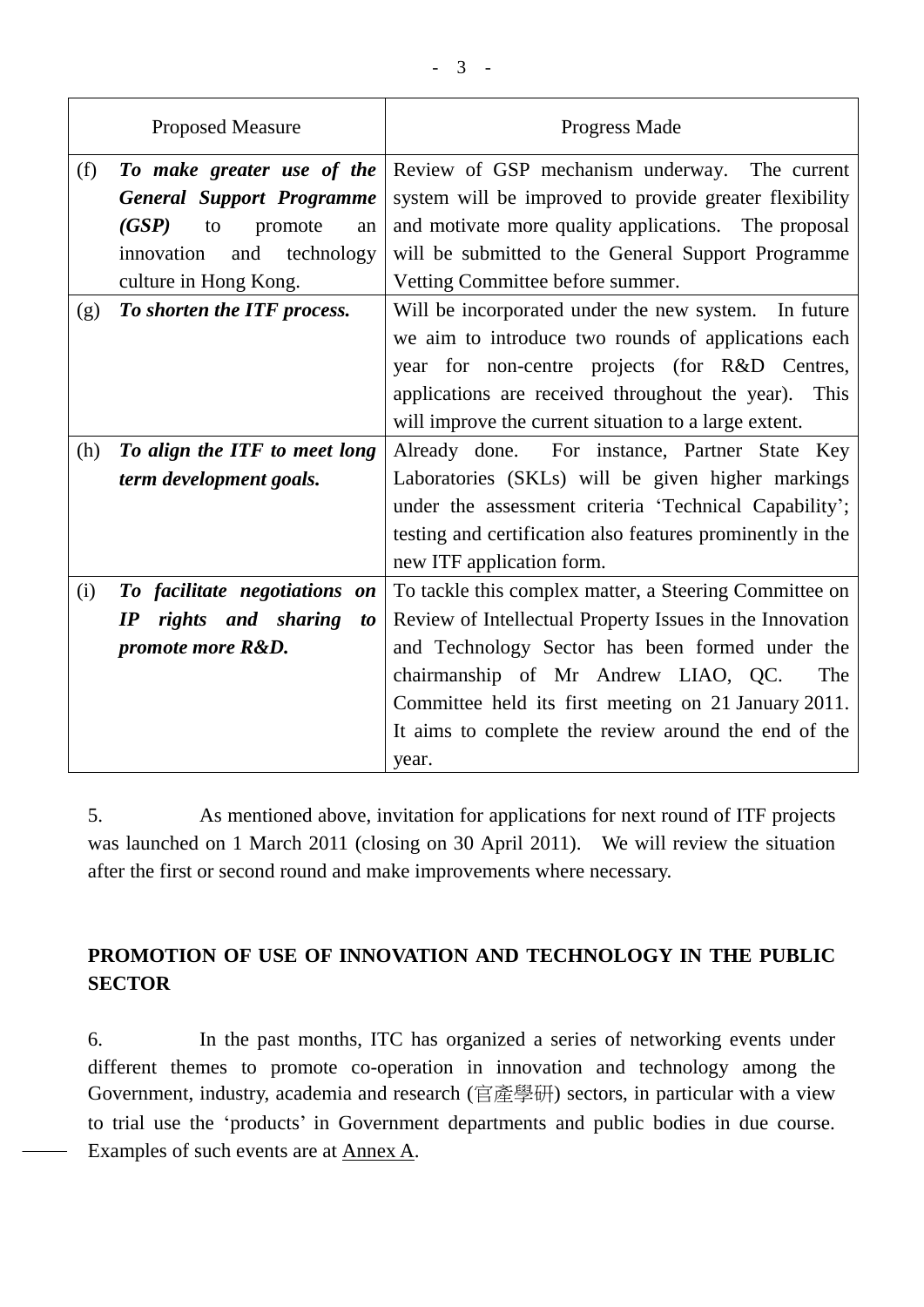7. At the networking events mentioned above, ITC has encouraged representatives from various sectors to discuss/collaborate on possible R&D projects as well as trial use in the public sector. As a result, a number of projects are currently being explored. Some examples are at Annex B.

#### **Way Forward**

8. On the front of making improvements to the ITF mechanism, we will review the situation after the first or second rounds of project invitation to see if improvements need to be made.

9. On the front of promoting the use of innovation and technology in the public sector, we will sort out technical details (e.g. issue of indemnity) as well as further facilitate discussion/ exploration among parties concerned to come up with possible projects bringing benefit to the community.

Innovation and Technology Commission March 2011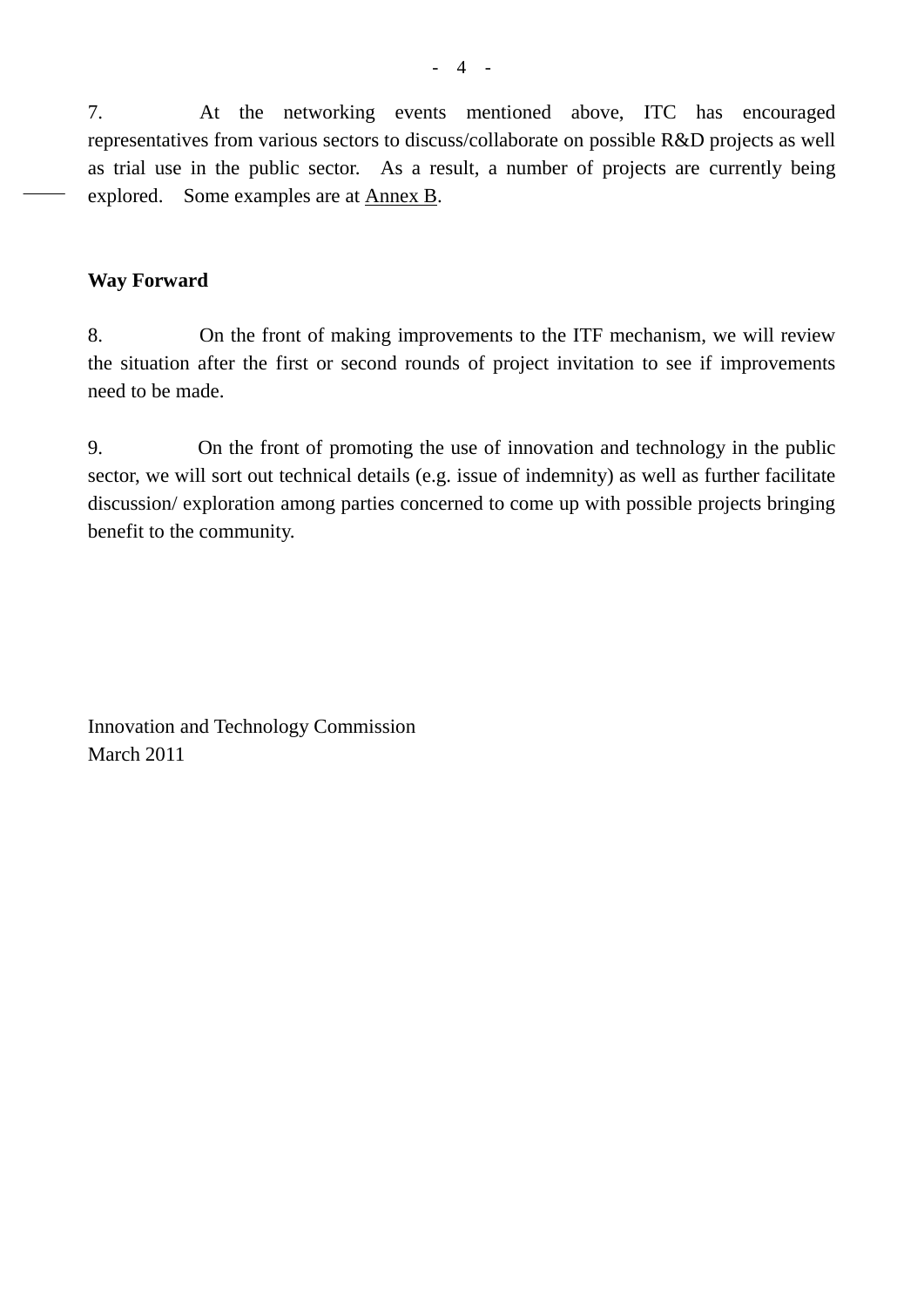### **Annex A**

# **Examples of Events to Enhance Use of Innovation & Technology in the Public Sector**

| <b>Event</b>                                                                                                       | <b>Date</b>      | <b>Attendance</b>                                                                                                                                                                                                                                                                                                                                                                                            |
|--------------------------------------------------------------------------------------------------------------------|------------------|--------------------------------------------------------------------------------------------------------------------------------------------------------------------------------------------------------------------------------------------------------------------------------------------------------------------------------------------------------------------------------------------------------------|
| Networking Seminar / dinner<br>on "Use of Innovation &<br>Technology in the Healthcare<br>and Welfare Sectors"     | 7 October 2010   | Around 110 including Chairman / Elderly<br>Commission, Chairman / ASTRI,<br>Chairman / Housing Society, CE / Hong<br>Kong Council of Social Service,<br>Commissioner for Rehabilitation,<br>representatives from Housing Authority,<br>Tung Wah Group of Hospitals, Yan Chai<br>Hospitals, Chairman Hong Kong Medical<br>and Healthcare Device Industries<br>Association, universities, R&D Centres,<br>etc. |
| <b>Site Visit to United Christian</b><br>Hospital, Hospital Authority                                              | 15 November 2010 | Around 40 including Member of<br>Legislative Council, Dr Hon Samson Tam,<br>Chairman / Hong Kong Council for Testing<br>and Certification, representatives from<br>HKU, CUHK, HKUST, PolyU and relevant<br>R&D Centres.                                                                                                                                                                                      |
| Networking Seminar / dinner<br>on "Use of Innovation and<br>Technology in Environmental<br>Protection and Testing" | 19 January 2011  | Around 110 including Permanent<br>Secretary for Environment, Permanent<br>Secretary for Development (Works),<br>Director of Electrical & Mechanical<br>Services and representatives from<br>Government Logistics Department,<br>Housing Department, Drainage Services<br>Department, InvestHK, universities and<br>R&D Centres.                                                                              |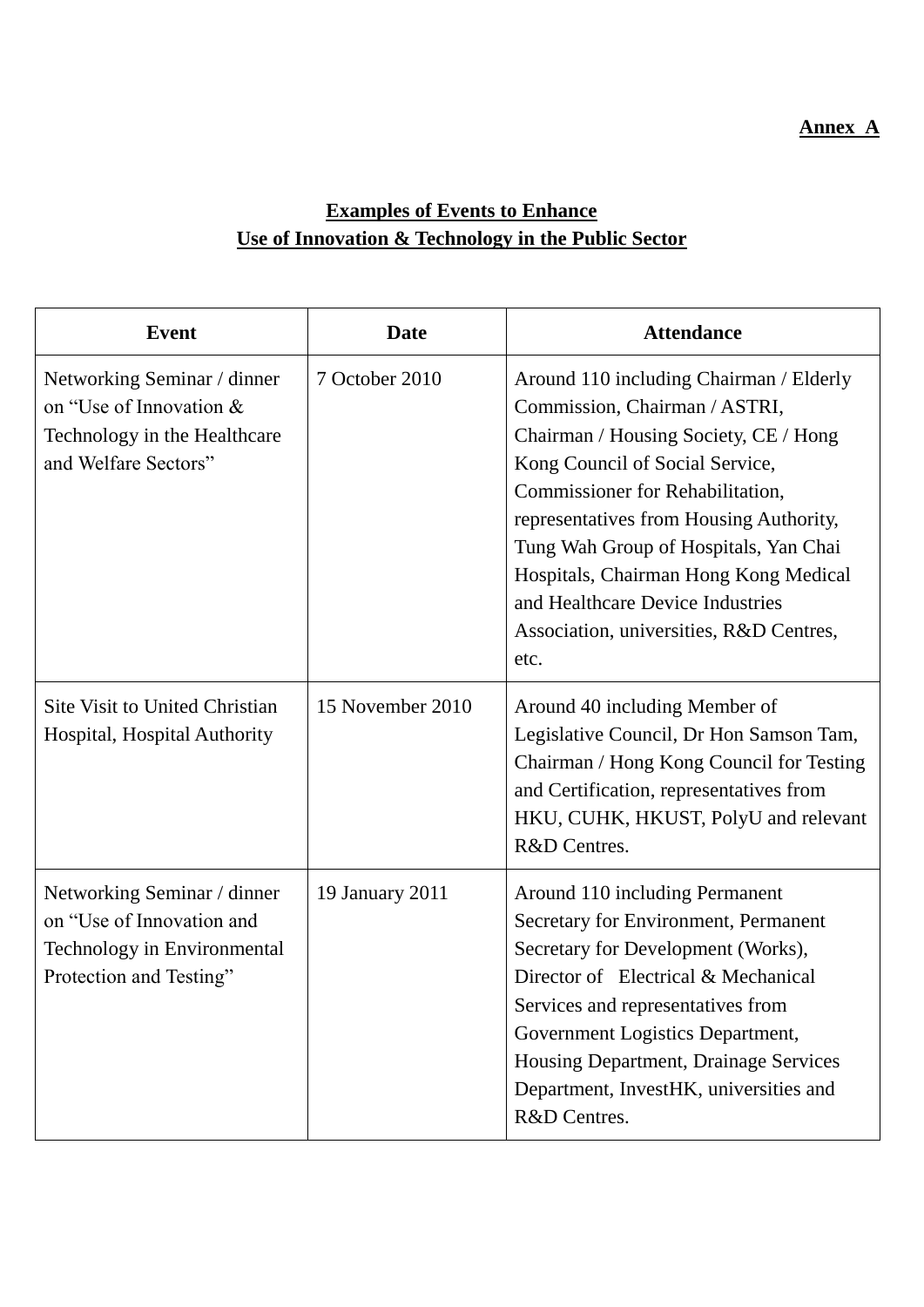## **Annex B**

# **Examples of Projects Being Explored for Use in Public Sector**

| Projects being explored by<br>various R&D Centres            | <b>Details</b>                                                                                                                                                                                                                                                                                                                           | <b>Partner</b><br>organization(s)                                   |  |
|--------------------------------------------------------------|------------------------------------------------------------------------------------------------------------------------------------------------------------------------------------------------------------------------------------------------------------------------------------------------------------------------------------------|---------------------------------------------------------------------|--|
| <b>ASTRI</b>                                                 |                                                                                                                                                                                                                                                                                                                                          |                                                                     |  |
| Handy device for<br>community nurses during<br>home visits   | The objective is to facilitate data<br>gathering and wireless communication<br>among community nurses on the road,<br>patients at home and doctors in the<br>hospital.<br>It is hoped that a prototype portable<br>device with wireless communication,                                                                                   | <b>United Christian</b><br><b>Hospital of Hospital</b><br>Authority |  |
|                                                              | data security measures and<br>physiological data gathering<br>capabilities can be developed together<br>with a prototype server to simulate<br>field conditions.                                                                                                                                                                         |                                                                     |  |
| LED streetlamp deployment<br>on public roads of Hong<br>Kong | The objective is to adopt new, energy<br>efficient technology in street lighting.<br>LED streetlamps will be tested/<br>evaluated at the depot of HyD.                                                                                                                                                                                   | Highways<br>Department                                              |  |
| Ultimate e-Book for<br>e-Learning                            | The objective is to provide e-learning<br>systems tailored for HK schools.<br>Two winning school clusters (EDB<br>e-learning pilot) have been engaged to<br>provide eLearning total solutions.<br>Pilot production of device samples is<br>aimed by mid 2011. HK eBook<br>specifications will be circulated to<br>publishers for review. | <b>Education Bureau</b>                                             |  |